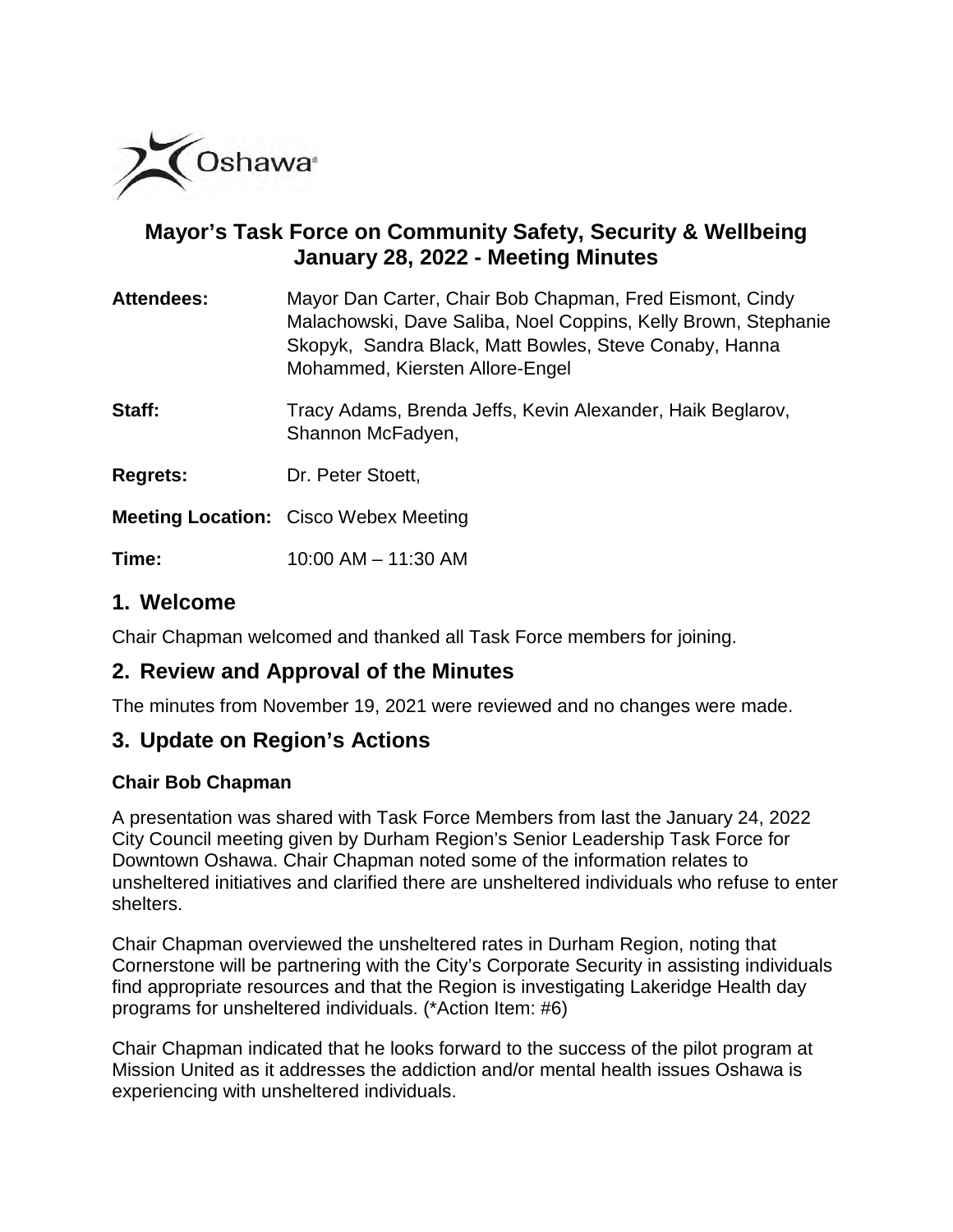Chair Chapman provided an update on the status of the 10 unit transitional Micro-Houses that are being built in Oshawa indicating final touches are being installed and is hopeful to have the first five occupants in by mid-February, weather permitting. The 10 occupants have already been identified and will be connected with appropriate resources and case managers.

Chair Chapman noted that different initiatives are taking place throughout the Region, including housing and continued relevant support programs.

#### **Stephanie Skopyk, Mission United/CMHA Durham**

Stephanie Skopyk overviewed a recently launched pilot program, which allows for a continuum of care involving initial stabilization, pre-treatment, sober living and aftercare with facilitated housing support through all stages. A new approach has been adopted referred to as "Macro-Dosing". Partnerships are in place with treatment facilities that allow for admission supported by the team at Mission United. Two patients are currently in the program with another six lined up for treatment.

### **Mayor Carter**

Mayor Carter provided an update on various initiatives including:

- The partnering of City Municipal Law Enforcement and Corporate Security officers who continue to work in the downtown core with the hope of connecting individuals to the right service of care.as well as addressing unlawful behaviour issues (Action Items #28 and #29)
- Mayor Carter stated that he has appeared several times before the Police Services Board to ensure they are aware of issues the City faces and that he continues to advocate for a strong downtown police presence. He will continue to advocate to the Police Services Board, Social Services and the Region of Durham to ensure appropriate services are in place. (Action Items #20, 21, 22, 23, 24)
- The Downtown Cleanup Program continues whereby the City Operations team has increased the daily maintenance in the downtown by providing increased sidewalk and road cleaning and trail patrol to address used needles, garbage, and graffiti. (Action Items: 15, 18)
- Mayor Carter is meeting with the Downtown Oshawa Business Association, the Commissioner of Social Services and Housing Representatives on February 8.

## **4. Update on City's actions**

#### **Kevin Alexander, City of Oshawa**

Provided a quick update on collaborative efforts between DRPS and City MLE/Security teams including continued regular meetings; assigned additional resources to downtown; and update on number of incidents (Action Items: 28, 29).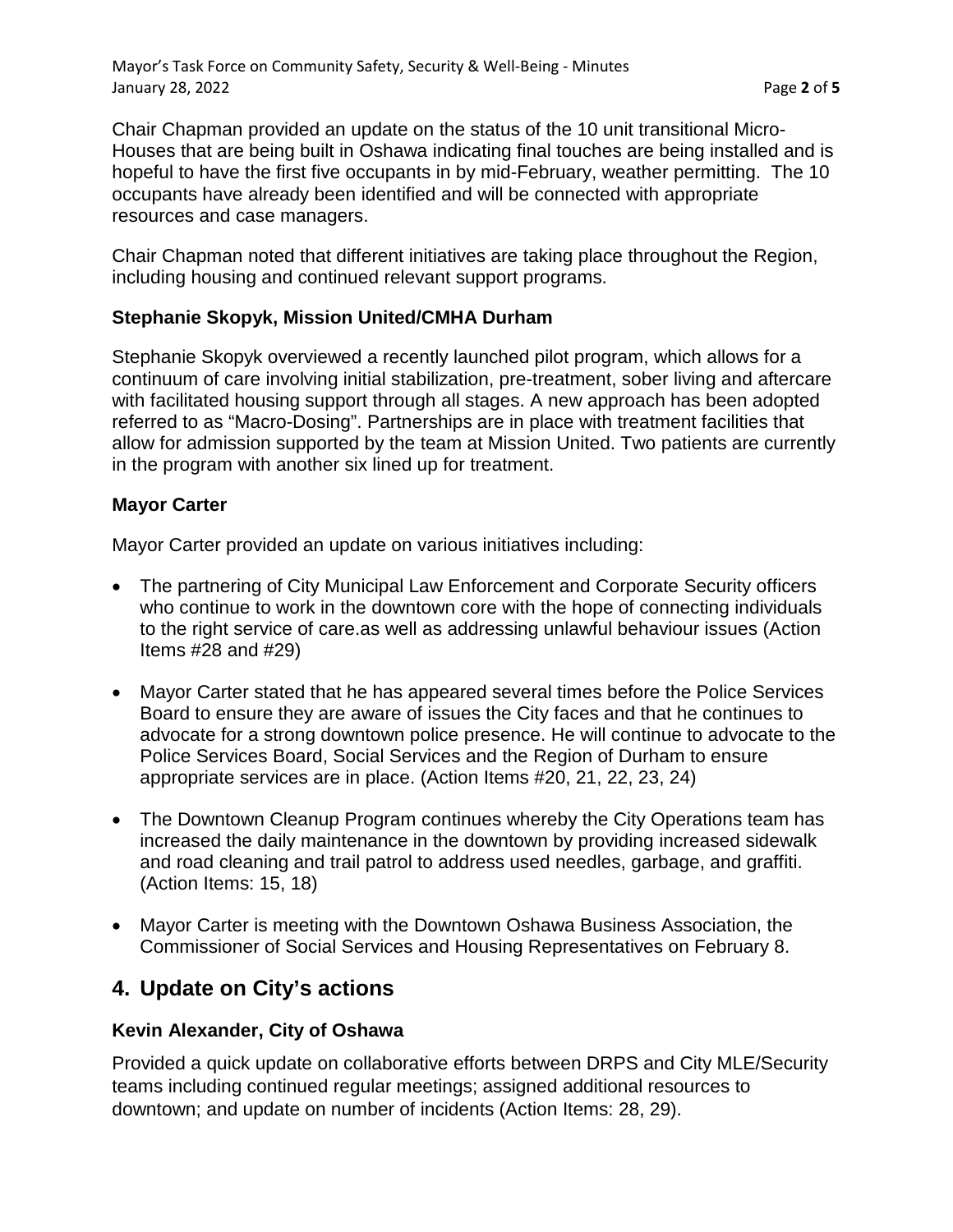Emergency beacons with cameras have been added to each parking level at the Mary St Garage and will be operational in February. Additional emergency beacons will be added throughout the downtown parking garages.

## **Haik Belgarov, City of Oshawa**

Outlined additional safety measures that will be added to the downtown core in 2022.

### **Chair Bob Chapman**

Noted that shelters do not turn individuals away during cold weather alerts and will provide transport to shelters with availability. Chair Chapman indicated that there are lots of resources for individuals who want it.

The Region is working with the City in getting an outreach worker to attend some of the City MLE and Corporate Security Team patrols. (Action Item: 5)

## **Brenda Jeffs, City of Oshawa**

A training and collaboration session between MLE, Corporate Security and various downtown agencies happened earlier this week, which proved to be very helpful. A review of illegal lodging houses operating in the downtown has also been undertaken and officials are working with owners to bring them into compliance. Registered lodging houses are now listed on the City's website and noted that Cornerstone will now only refer individuals to registered houses. (Action Item: 30).

# **5. Other business as brought up by Task Force Members**

## **Fred Eismont, Resident**

Indicated that he is pleased with positive momentum. It is refreshing to see the good news as a result of the Task Force and we need to make sure it is publicized and shared it with the community

## **Kelly Brown, Region of Durham - Primary Care Outreach Program (PCOP)**

PCOP is collaborating with Mission United in an effort to support individuals across Durham Region find shelter and obtain required medical support. Kelly Brown is very appreciative of the ongoing collaboration between support services and believes it provides a better service to individuals. (Action Item: #5)

#### **Noel Coppins, RE/MAX Jazz**

Shared some issues that her business is facing with unsheltered individuals and is very appreciative of efforts put forth on the housing initiatives given the current market activity.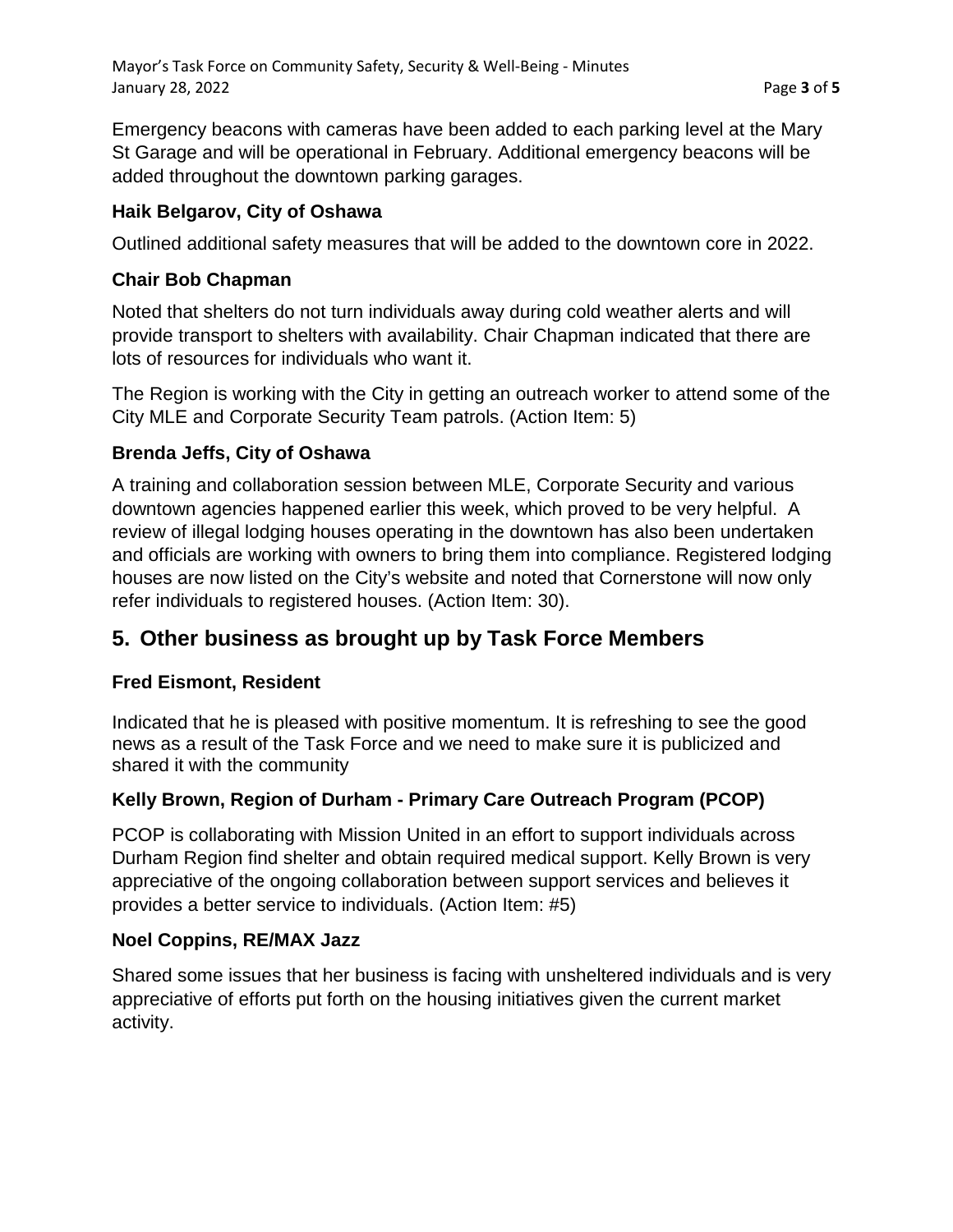### **Sandra Black, OSCC55+**

Agrees that the addition of downtown foot patrols has had a positive effect on the downtown core and is hearing from multiple sources that people feel the addition of foot patrols is a deterrent to illegal activity, which makes them feel safer. Sandra Black noted that although the fence that was erected behind the RMG has made an improvement, it has shifted illegal activity behind the school at Centre and John St.

#### **Stephanie Skopyk, Mission United/CMHA Durham**

Stressed the importance of navigation and noted there needs to be a place to navigate individuals to and that is what the focus is at Mission United. Improvements are being made to access psychiatry and addiction supports including: communication improvements with the hospitals to facilitate care plans; supporting compliance with centralized housing list and new shelter standards; collaborating with the DRPS mental health unit; working with the local Justice System to sync with services offered at Mission United; coordinating with service providers on accessible service; and, investigating an opportunity for a pretreatment facility.

### **Steve Conaby, Greater Oshawa Chamber of Commerce**

Highlighted topics discussed at a recent Board meeting indicating: a positive momentum is being observed with the creation of the Task Force and seeing it work in conjunction with multiple organizations but recognizes change takes time. He also noted the positive impact additional downtown foot patrol is having on community members.

#### **Cindy Malachowski, Lord Simcoe Place**

Gave a brief report on a recent Downtown Oshawa Business Alliance survey which identified various challenges and priorities local business/property owners' face. Some feedback received leans heavily on law enforcement and increased cameras placed in the downtown area. A recent Board of Directors meeting revealed there is frustration among business owners who are observing food line ups. Cindy Malachowski stressed the need for communication and education for community business owners.

#### **Chair Chapman**

A coordinated approach is the focus of the City and the Region with various support organizations who work together. Provincial funding is something that must kept in mind with a goal to make sure we can achieve set goals with funds that are in place.

#### **Inspector Dave Saliba, Durham Regional Police Services**

Is very proud of the efforts provided by DRPS last year and shared some stats on those efforts. Inspector Saliba indicated that preliminary planning has started for this year's project plan based on last year's successes and lessons learned.

#### **Kiersten Allore-Engel, Region of Durham**